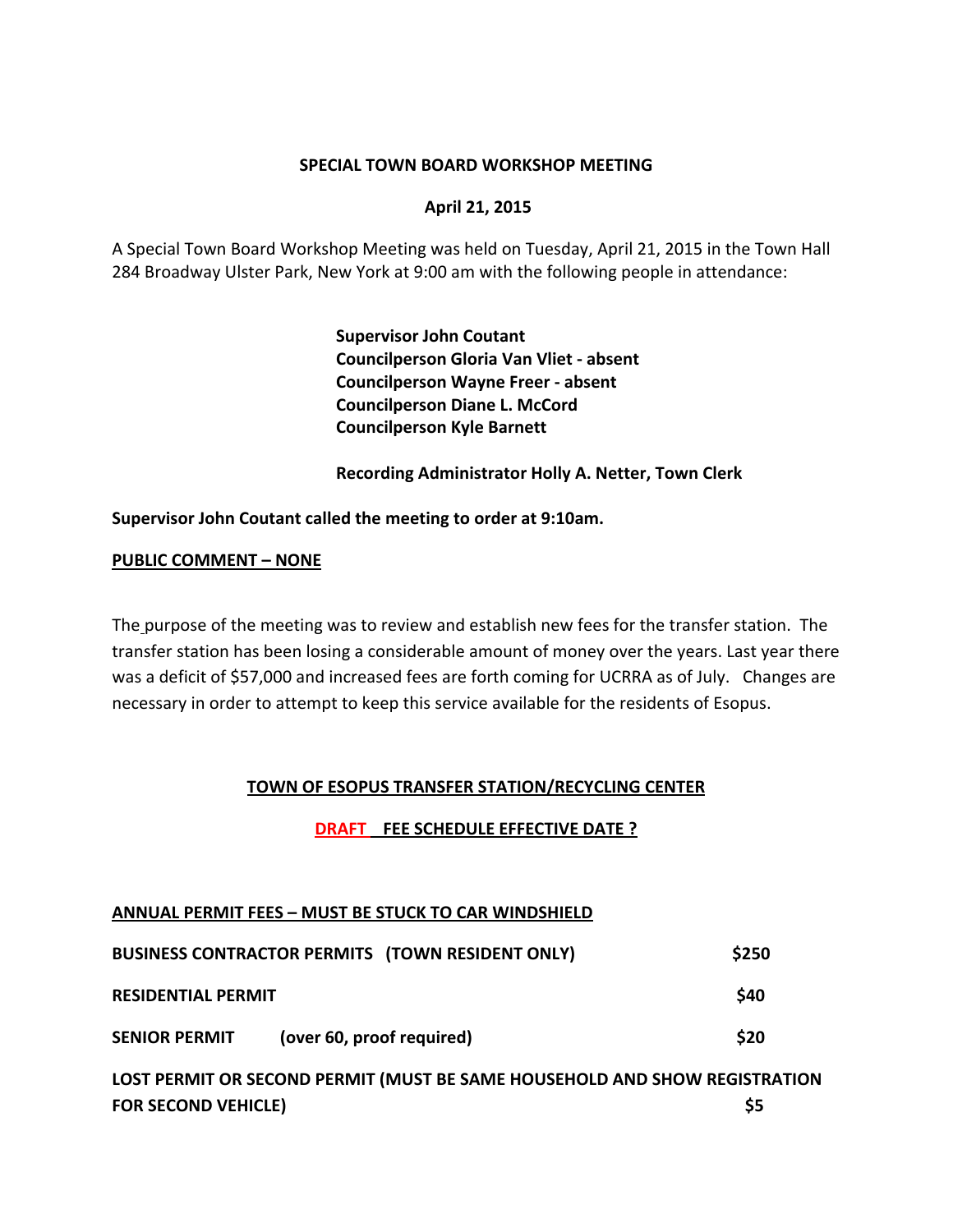| <b>1 DAY PASS</b>                               | \$10            |  |
|-------------------------------------------------|-----------------|--|
| <b>BULK HOUSEHOLD WASTE</b>                     | \$.12 PER POUND |  |
| <b>TRASH BAGS</b>                               |                 |  |
| COUPON BOOKLET 10 BAGS (1 30 GALLON BAG OR CAN) | \$45            |  |
| <b>40 Gallon Bag</b>                            | \$7             |  |
| 30 Gallon Bag                                   | \$5             |  |
| 10-13 Gallon Bag                                | \$3             |  |
| <b>BATTERIES</b>                                |                 |  |
| <b>Car Batteries ONLY</b>                       | \$1             |  |
| Large Batteries not accepted                    |                 |  |
| <b>PROPANE</b>                                  |                 |  |
| PROPANE (SM CAMPING SIZE)                       | \$1             |  |
| <b>PROPANE (20 GALLON)</b>                      | \$5             |  |
| PROPANE (100 Gallon)                            | \$10            |  |
| <b>APPLIANCES</b>                               |                 |  |
| Refrigerators/ Air conditioners                 | \$20            |  |
| <b>Other Appliances</b>                         | \$10            |  |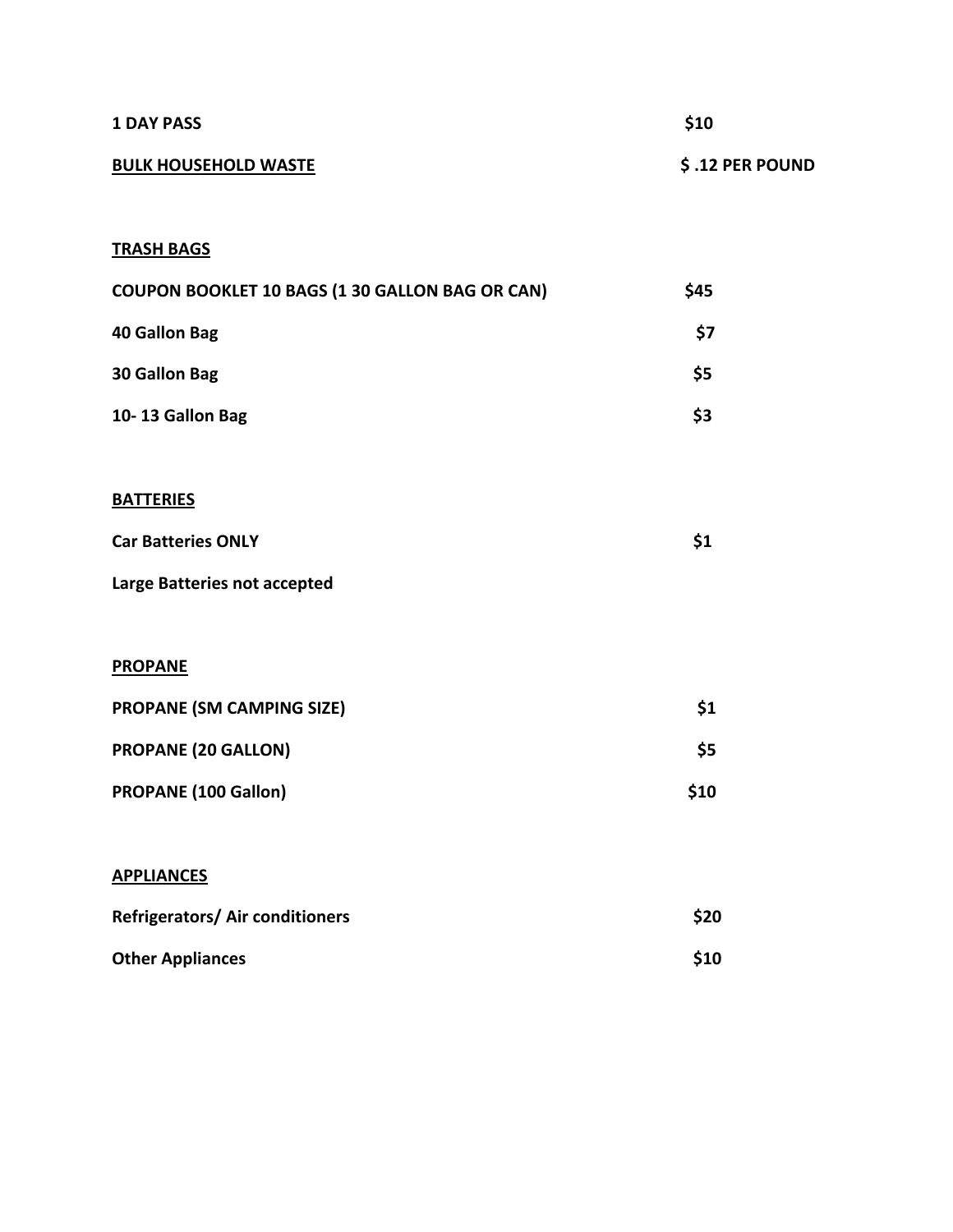# **MATTRESS**

| <b>Twin size Mattress or Springs</b>  | \$4  |
|---------------------------------------|------|
| <b>Full size Mattress or Springs</b>  | \$6  |
| <b>Queen size Mattress or Springs</b> | \$10 |
| <b>King size Mattress or Springs</b>  | \$12 |
|                                       |      |

## **Upholstered Furniture**

| Chair          | \$5  |
|----------------|------|
| Love Seat      | \$10 |
| <b>Couches</b> | \$15 |
| Sofa bed       | \$20 |

# **YARD WASTES – BRUSH LESS THAN 4 INCHES IN DIAMETER AND CUT INTO 4 ‐6 FOOT LENGTHS, GRASS LEAVES AND DEAD PLANTS**

| <b>BRUSH (PICK-UP TRUCK LOAD)</b>            | \$10 |
|----------------------------------------------|------|
| <b>BRUSH (DUMP TRUCK)</b>                    | \$20 |
| <b>GRASS AND LEAVES (PICK-UP TRUCK LOAD)</b> | \$5  |
| <b>GRASS AND LEAVES (DUMP TRUCK)</b>         | \$10 |

# **TIRES**

| 20 "OR LESS | OFF RIM \$5 | <b>ON Rim \$10</b> |
|-------------|-------------|--------------------|
|             |             |                    |

Only waste generated in Esopus is permitted to be disposed of at the Transfer Station.

**Recyclables accepted:** paper products, Newspaper, magazines, books, office paper, cardboard and junk mail